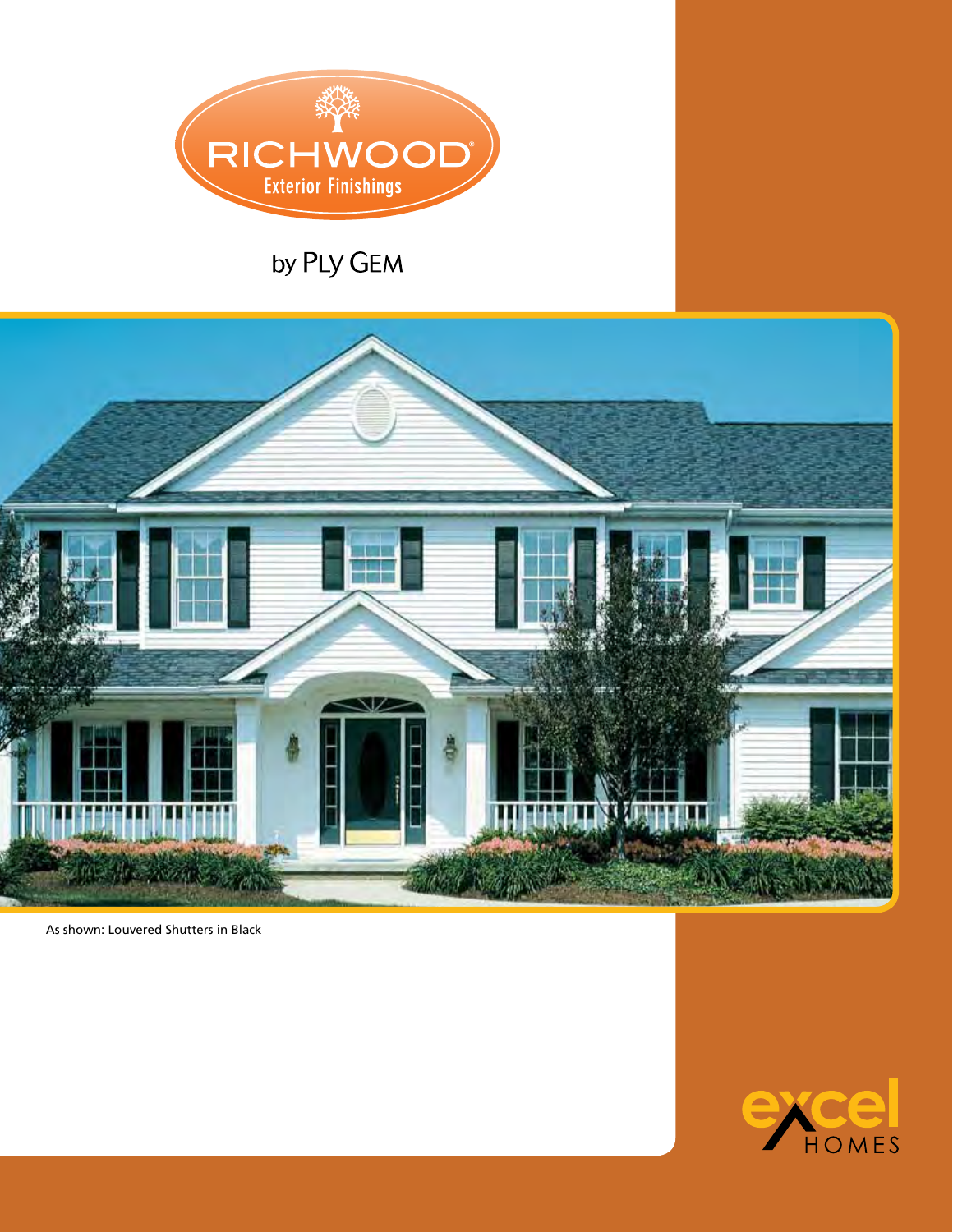**Standard** 



# Richwood Shutter Collection

### **Choosing the right Richwood shutter for your home is as easy as 1,2,3:**

- 1. Select the color that complements your home's exterior.
- 2. Choose the style that best suits your personality. Add arch top or transom top extensions for added height and elegance.
- 3. Determine the size that fits your windows by measuring the Length (A) and Width (B). Consult the Richwood Specification Guide for complete size availability.

Raised panel or louvered arch tops can be added to circle top windows over 15" standard shutters. The raised panel transom top can be used over 15" standard shutters to accent a transom window.



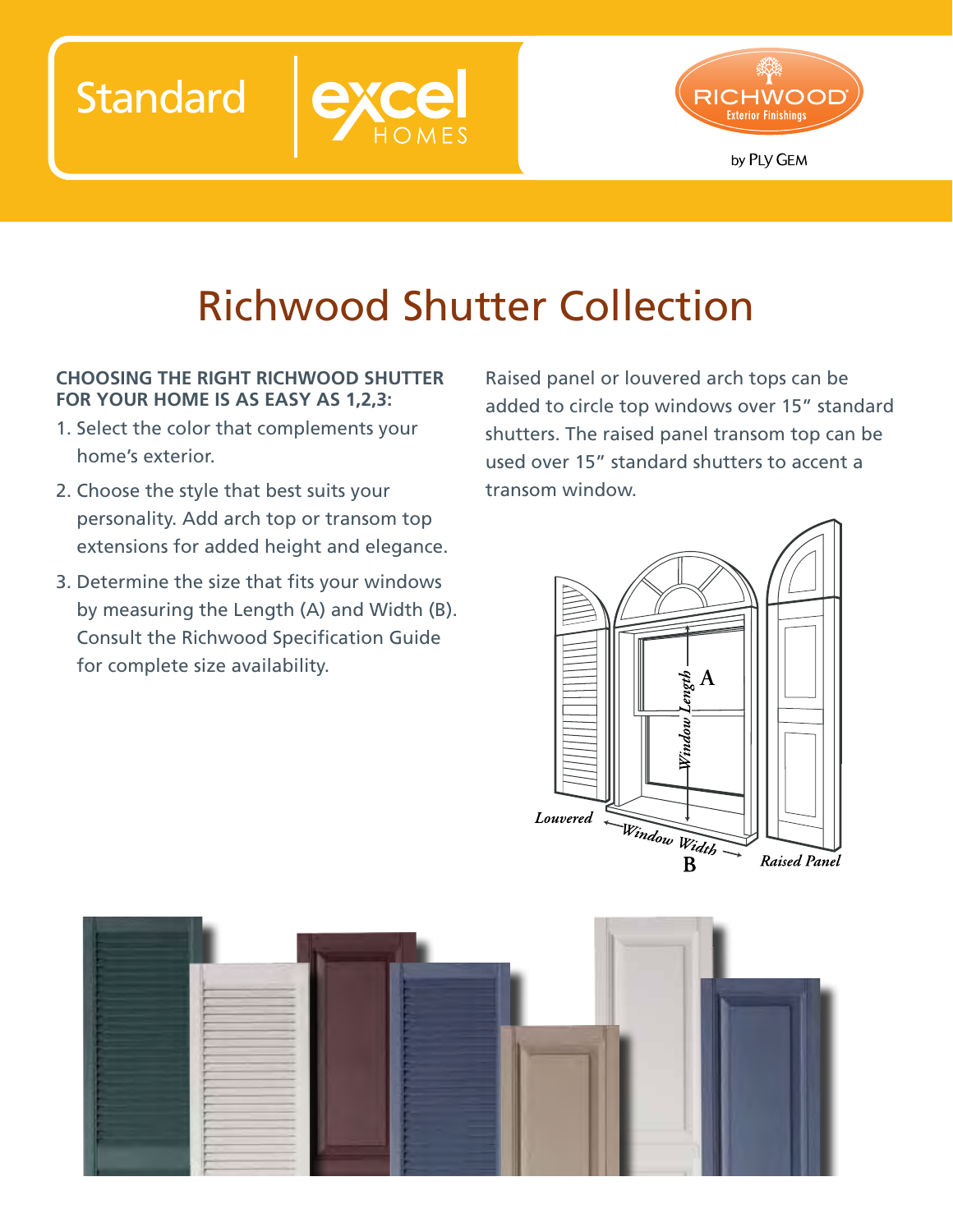



# Shutter Color Selection and Styles\*

### **Raised Panel Shutters**

Raised panel shutters offer the unique, turn-of-the-century look of the grand homes of the South, but with a contemporary richness and style.



As shown: Raised Panel Shutters in Green\*\*

#### **Louvered Shutters**

Steeped in the traditions of American history, our elegant louvered shutters provide the perfect finishing touch to your home.

**Standard** 



As shown: Louvered Panel Shutters in Black\*\*

| orgetown<br>Blue | <b>Terra Brown</b> | Vineyard<br>Red     | White     | Blue  | Gray                | Black      | Dark Navy           | <b>Dark Spruce</b>                  |
|------------------|--------------------|---------------------|-----------|-------|---------------------|------------|---------------------|-------------------------------------|
|                  |                    |                     |           |       |                     |            |                     | *Due to printing limitations, color |
| Red              | <b>Brown</b>       | Pebblestone<br>Clay | Winestone | Green | Blackwatch<br>Green | Dark Berry | <b>Spanish Moss</b> | representations may not be exact.   |

\*See your sales representative for standard shutter locations

Geo

\*\*Arch and Transon Tops are options, please ask your sales representative for more details.